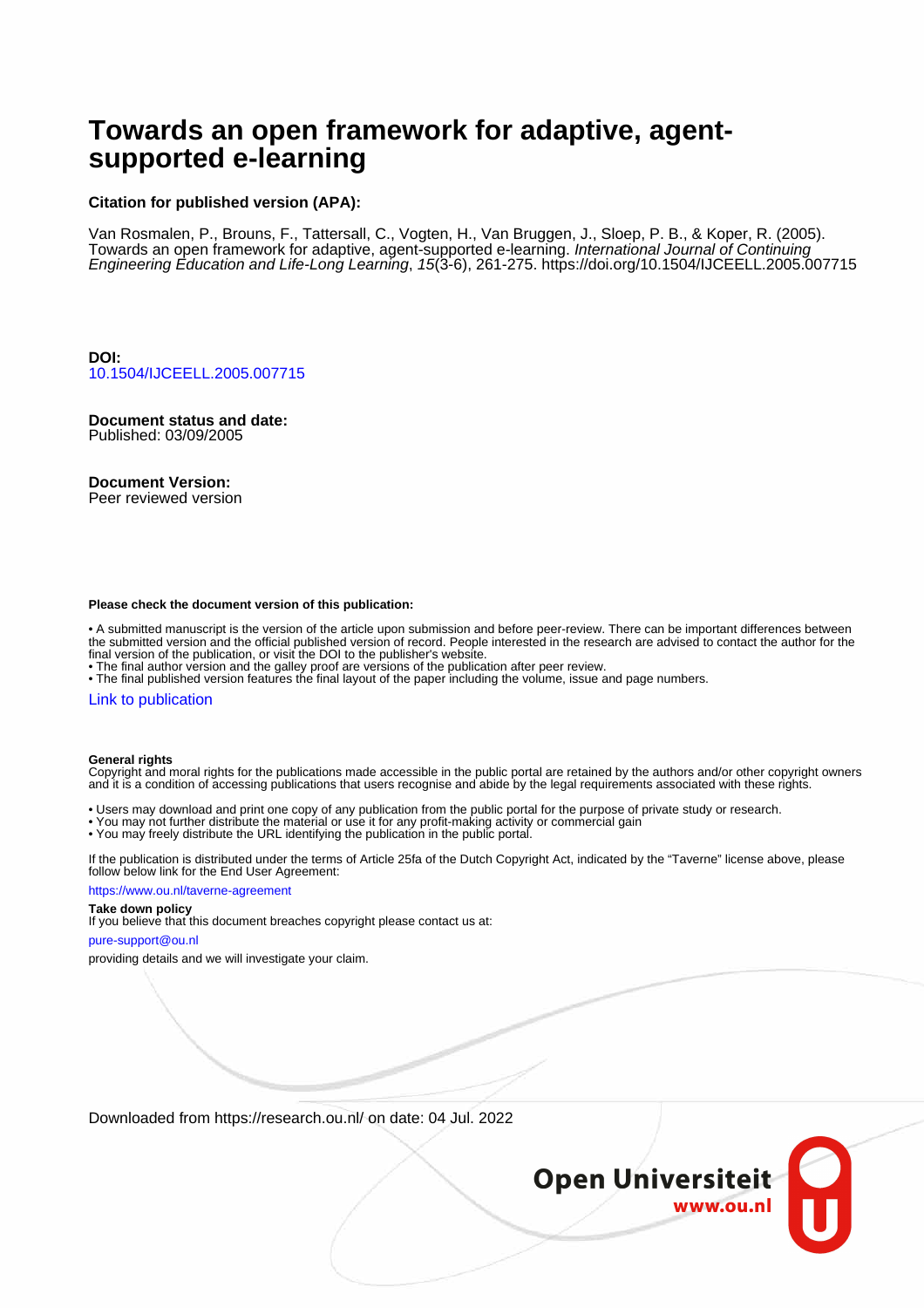## **Towards an open framework for adaptive, agent-supported e-learning**

## **Peter van Rosmalen, Francis Brouns, Colin Tattersall, Hubert Vogten, Jan van Bruggen, Peter Sloep and Rob Koper**

All authors are employed at the Educational Technology Expertise Centre (ETEC) of the Open University of the Netherlands. Address for correspondence: Peter van Rosmalen, Open University of the Netherlands, P.O. Box 2960, 6401 DL Heerlen, The Netherlands. E-mail: peter.vanrosmalen@ou.nl.

#### **Abstract**

E-learners require activities and content based on their preferences and prior knowledge, not merely fully static, page-turning sequences. In this paper we present a framework that integrates and supports two approaches towards adaptation to the learner needs – design *and* runtime adaptation. The framework is based on IMS Learning Design (IMS LD). IMS LD offers a semantic notation to describe an educational scenario in a formal way. At design time a teacher or a design team can create or inspect a learning design model and use it in multiple courses. At runtime a tutor *or* agent, an autonomous piece of software, can interpret a learning design and students' progress and subsequent take action while a course is in progress, e.g. make suggestions to learners. We will discuss the study that lead to the framework, and explain the role of IMS LD and the promising role of agents in adaptive e-learning.

#### **Keywords**

E-learning; adaptive e-learning systems; learning technology standards; IMS Learning Design; agent technology.

#### **Biographical notes**

Peter van Rosmalen has been active in educational technology since the early eighties both as consultant and in a variety of research projects around authoring tools, simulations, computer supported cooperative learning and knowledge management. In 2000 he was co-founder and director of a company in e-learning and knowledge management. Since 2003 he is researcher at ETEC. His research focuses on the use of agents in electronic learning environments. In particular how agents can help tutors to establish effective and efficient learning related interactions without increasing their workload.

Francis Brouns graduated from Wageningen University (Biology) and obtained a PhD in Agriculture at the University of Aberdeen. After returning to the Netherlands she worked for an international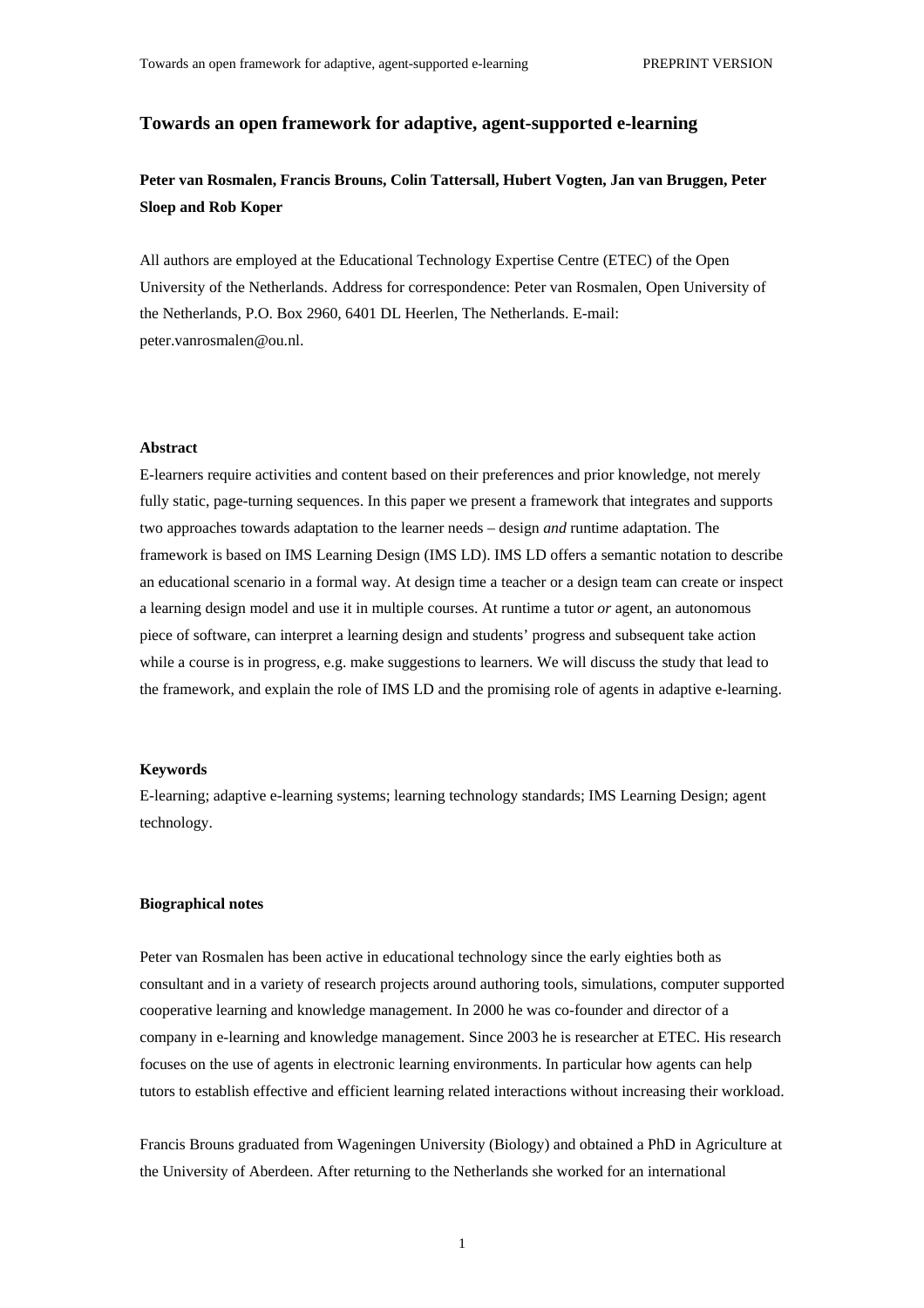association for distance learning. After that she moved to the Open University of the Netherlands as ICT Developer. The main activities are in development of innovative e-learning environments, with focus on new educational and ICT technologies, standards, development of the IMS LD specification, and the application of new technologies to create efficient and effective learning environments

Colin Tattersall studied Computational Science before working on his PhD at the Computer Based Learning Unit at Leeds University. He subsequently moved to The Netherlands to work for the R&D arm of one of the major Dutch telecommunications operators. There, he investigated new technologies in the area of sales and marketing support systems, publishing several articles and participating in technology dissemination and consultancy exercises. In the mid-nineties, he moved into the software industry, working as Product Manager for a company specializing in (XML-based) support systems for knowledge-intensive processes. In mid 2002 he joined The Open University of The Netherlands as an educational technologist, where his responsibilities cover work related to innovation in e-learning and learning technology standardisation.

Hubert Vogten studied Informatics before starting working for the Open University of the Netherlands. After an intermezzo of five year working for the EADTU as staff member he has been working the last couple of year for the ETEC R&D department as senior developer. For ETEC he was involved in the development of the IMS Learning Design specification and in the development of e-learning environments supporting this specification.

Jan van Bruggen, PhD, is an educational technologist at ETEC. Before joining the Open University of the Netherlands he was with the University of Amsterdam and a company pioneering the use of computers in education. His current interests are in computer-supported collaborative learning, the use of argument visualization in collaborative problem solving and the application of techniques such as latent semantic analysis in education.

Peter Sloep is a senior educational technologist at ETEC and lecturer in Educational Functions of ICT at Fontys University of Professional Education, School of Education. He studied biology at the Free University of Amsterdam (MSc 1978) and received his PhD from the University of Groningen (1983). Since then he has worked at the Open University of The Netherlands, first as a course developer, later to turn his attention to educational technology. His research interest include distributed learning systems, particularly the technical affordances – including specifications for interoperability - and social networks that are conducive to the emergence of a viable learning object economy.

Rob Koper holds a masters degree in educational psychology from Tilburg University, the Netherlands, and a doctor's degree in educational technology from the Open University of the Netherlands. He was director of a company for teacher training, before he became the head of ICT application development (e-learning infrastructures and educational software development) at the Open University of the Netherlands. In that time, he was responsible for the development of all the educational computer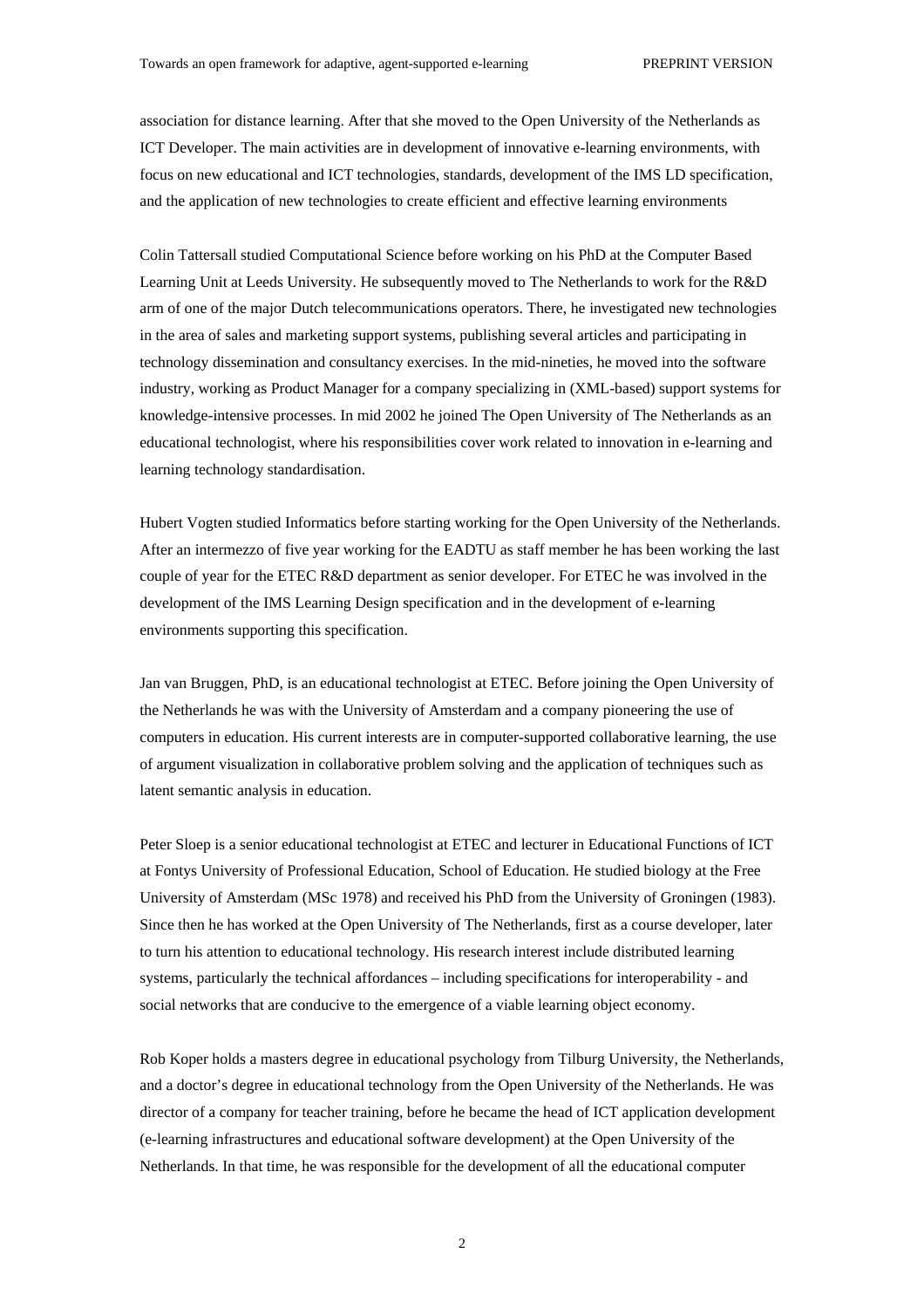applications of the Open University of the Netherlands, including the campus-wide information systems (e.g. StudyNet). Since 1998 he is a full professor in educational technology, specifically in elearning technologies. As director of RTD into learning technologies he was, among other things, responsible for the development of Educational Modelling Language (the predecessor of IMS Learning Design). His research focuses on self-organized distributed learning networks for lifelong learning, including RTD into software agents, educational semantic web, interoperability specifications and standards.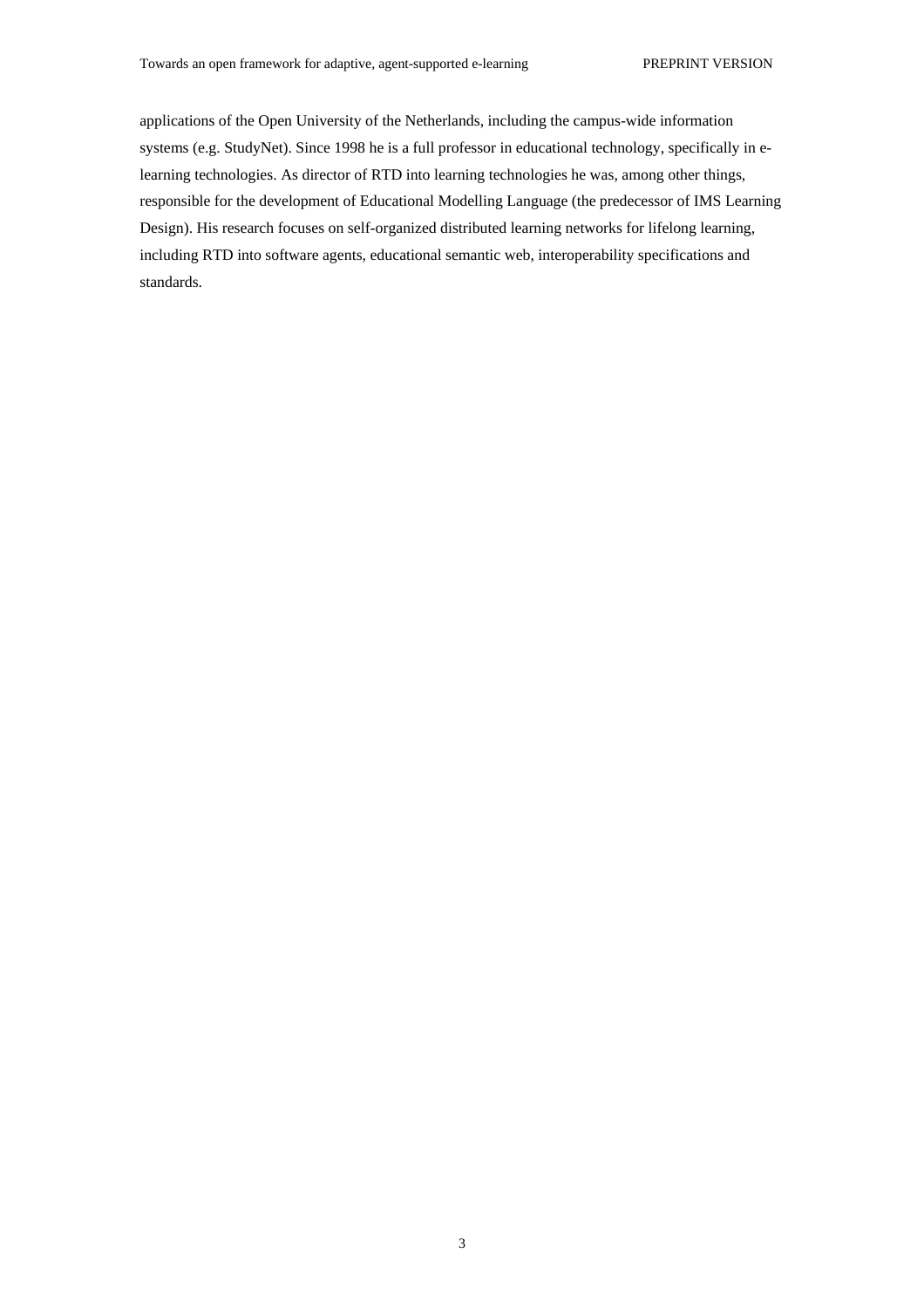#### **Introduction**

Adaptation to a learner's personal interests, characteristics and goals is a key challenge in e-learning. Three decades ago, in the early seventies, when the use of computers to capture and transfer knowledge began, the first knowledge based tutoring applications appeared in artificial intelligence, a relatively small but influential research area. In contrast to the first generation of computer assisted instruction programs, which offered simple automated instruction, intelligent tutoring systems [1] used artificial intelligence approaches to capture and deal with aspects of knowledge. Microworlds were shaped; built in various ways, but in general containing at least a detailed domain or expert model, a personal or student model and a knowledge transfer or instructional model. Persons involved in such a microworld can acquire new knowledge actively or in a guided way. They can immerse themselves in e.g. a device simulation or a programming world and practice their skills, as well as receive feedback depending on their progress. Alternatively, they can be guided through the study domain, while the best fitting chunks of information are presented (according to their knowledge level and the instructional methods applied). The intelligent tutoring systems that have been built to date are qualitatively strong but offer only small chunks of information and knowledge from small-scale worlds and thus have limited applicability. Moreover, in general they were all built from scratch, little or no effort being paid to reusability thus making it difficult to come to a more widespread use.

In this paper we discuss an open framework developed in the aLFanet project that addresses the learners' need for activities and content based on their preferences and equally takes into account the designer's and tutor's need for efficiency. ALFanet aims to develop new methods and services for active and adaptive e-learning. Active means that the learners are involved in applying (new) knowledge or solving problems. Adaptive means that the learners are provided with a learning design that is adapted to their personal characteristics, interests and goals as well as the current context. The project's target is to deliver a tested set of components for e-learning providers that will provide significantly enhanced individual learning, through technologies with adaptive features and approaches.



Figure 1. Relating design and runtime adaptation.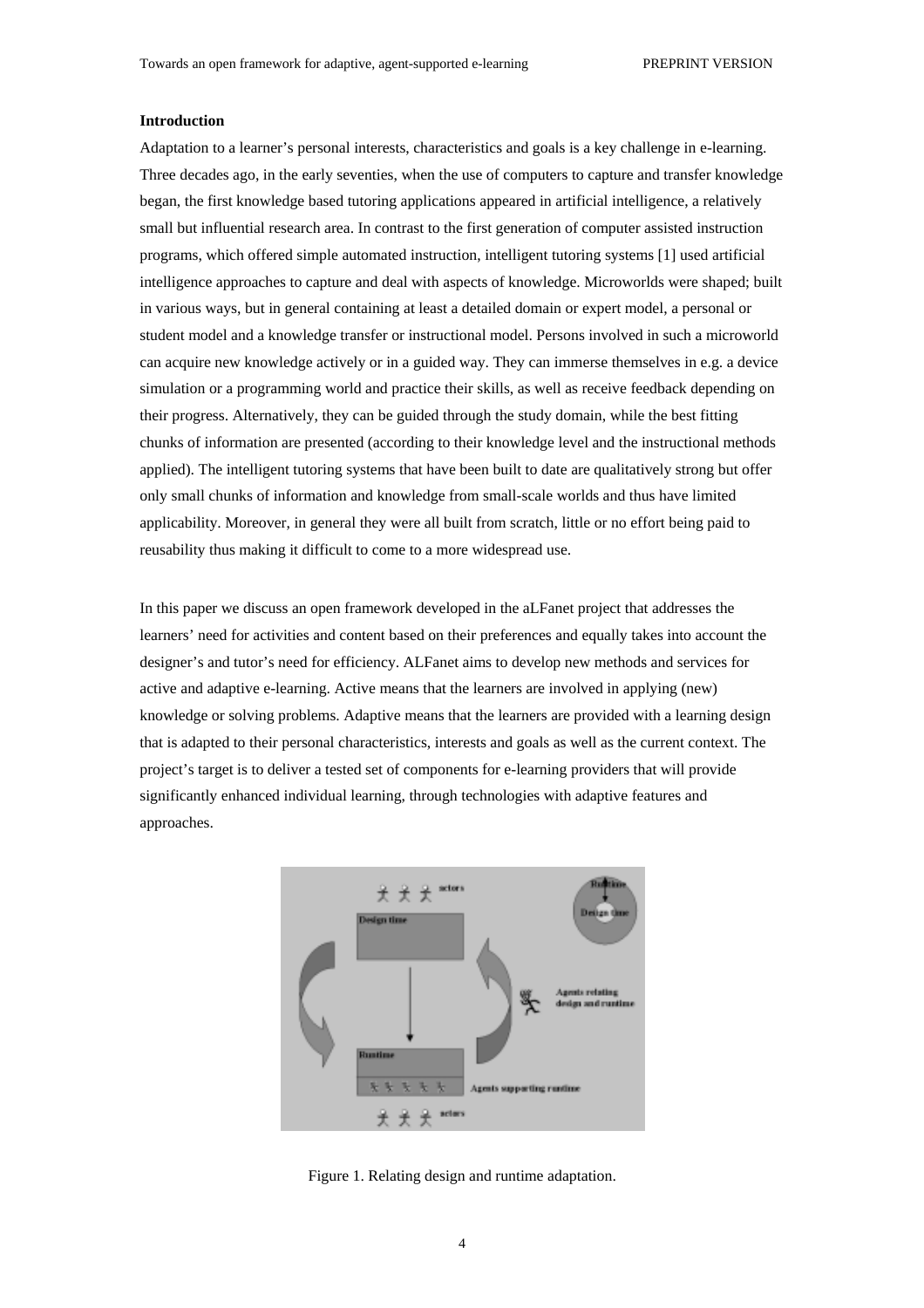Within e-learning currently two approaches to adaptation are common. In the first, dominated by a strong tradition in instructional design, a team produces a detailed design of content, interaction and presentation. Within the design different options may be worked out for different learners based on *user* data, e.g. level, interest or learning style. The options for adaptation are prepared at design time and require limited, if any, interaction of tutors at runtime. The second approach is based on the assumption that author and tutor is one and the same person. The author designs the material. Next at runtime the author, now tutor, adapts the course based on a direct interpretation of *usage* data, i.e. how well the learners succeed and what questions arise. However, both approaches tend to be (too) expensive because of high development costs or high delivery costs through extensive support.

To enable the design of the framework, a study [2] was conducted of tools, technologies and methods that take into account and can support the outlined approaches in an efficient and effective manner. The next two sections give an overview of the results of this study and the most important conclusions. Next, the aLFanet perspective and framework is outlined and the validation of the approach in a first prototype is discussed. The paper closes with conclusions including an overview of further work to be done.

#### **E-learning platforms and the options for adaptation**

The overall e-learning market in Europe is in a very early stage of development. It is highly fragmented and has a low transparency, showing a wide array of products and services offered by many different types of suppliers. Many tools arose following the promise Internet offers to organize learning, teaching and education. Internet should allow for flexibility in delivery but also in learning, in time and place. It should also be easier to differentiate didactical models and scenarios depending on users' preferences. According to Hambrecht [3] the supply side of the global e-learning market currently comprises approximately 5,000 participants offering every imaginable method of e-learning.

In the context of aLFanet only those environments or tools are relevant that consist of at least content delivery and tutoring facilities via internet technologies. They should allow for personalised and active learning. Following Merrill [4] learning environments are effective if they are problem based and address the first principles of instruction for each phase of the activation-demonstration-applicationintegration learning cycle, i.e. learning is facilitated when:

- learners are engaged in solving real-world problems;
- existing knowledge is activated as a foundation for new knowledge:
- the instruction demonstrates what is to be learned rather then merely telling information about what is to be learned;
- learners are required to use their new knowledge or skill to solve problems;
- learners are encouraged to integrate (transfer) the new knowledge or skill into their everyday life.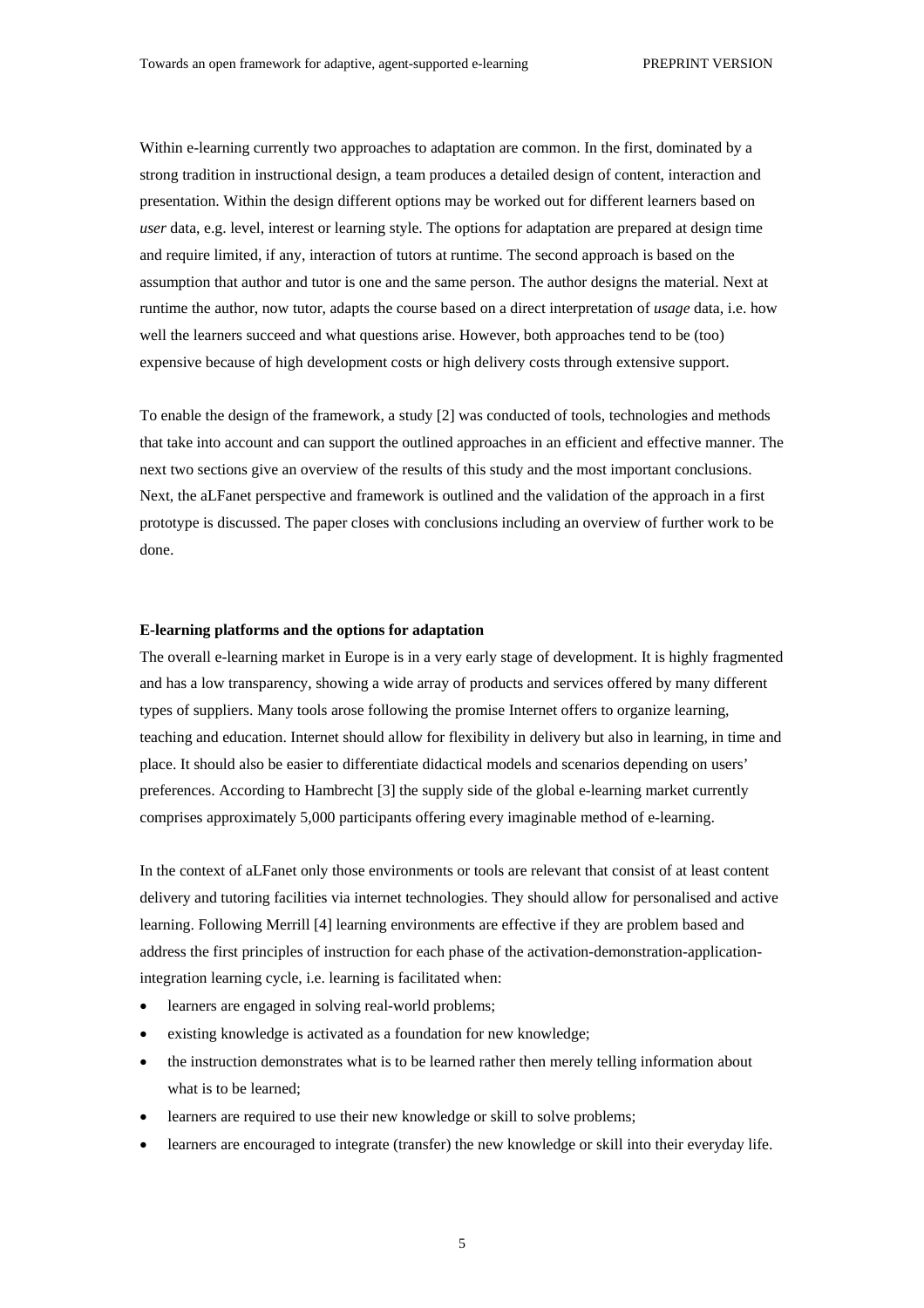It is important to note that Merrill does not see collaboration as first principle of instruction. In Merrill's view collaboration is only one of many possible ways for implementing first principles. For the aLFanet environment we underline the importance of discussion and interactions with others. Learning is not just on a one-to-one basis with a student and information [5]. A review of systems (WebCT, Blackboard, TopClass, Ingenium Docent etc. [2, 6]) commonly used in universities and higher education showed two types of platforms. The first type takes a course as a basis, the second the organisation. Systems that take the course as basis (e.g. WebCT, TopClass) normally do not distinguish between teacher and author (course-developer). In this way they allow the teacher much flexibility but also assume that the teacher will create material. Systems that take the organisation as basis (e.g. Ingenium, Docent) have clearly defined and distinct roles. Content can be developed outside the system. All systems advertise themselves to be innovative and to offer new possibilities. The systems do stress the importance of content, but unfortunately for both types of systems there is hardly any information about which didactical methods and models are used and it is not possible to explicitly express them. As far as adaptation is possible it would require extensive customisation. Most of the systems do support collaborative learning tasks; however they do not allow imposing any specific scenario. They allow collaboration by merely providing the basic tools.

Currently, originating from research, a new generation of systems emerges, e.g. Edubox, that builds on an educational modelling language [7]. Edubox does not prescribe a learning scenario; instead every scenario can be modelled in EML [8]. EML is a formal language that allows a learning design to be described in a way so that automatic processing is possible.. EML allows to fully describing the teaching-learning process including integration of the learners' and staff members' activities, integration of resources and services used during learning and support for both single and multiple user models of learning. Every activity or piece of content can be personalized or made available for specific users. EML is accepted as basis for the IMS Learning Design (IMS LD) specification [9].

How to prepare a learning design is the main goal of any instructional design process, i.e. to construct a learning environment in order to provide learners with the conditions that support the desired learning processes. With regard to models that may sustain this process, van Merriënboer [10] makes a distinction between Instructional Systems Development (ISD) models and Instructional Design (ID) models. ISD-models have a broad scope and typically divide the instructional design process into five phases: (1) analysis, (2) design, (3) production, (4) implementation and/or delivery, and (5) summative evaluation. In such stage-models, formative evaluation is typically conducted during all phases. ISDmodels provide guidelines and directions for performing the activities that form part of each of the phases. ID-models are less broad in scope and focus on the first two phases of ISD-models (i.e., analysis and design). They concentrate on the analysis of a to-be-trained skill in a process of job and task analysis and the conversion into a training strategy, or the design of a learning environment (often taking the form of some kind of blueprint) that is ready for production. If it comes to the analysis of tobe-trained skills and the design of learning environments, ID-models typically provide more specific guidelines and directions than ISD-models.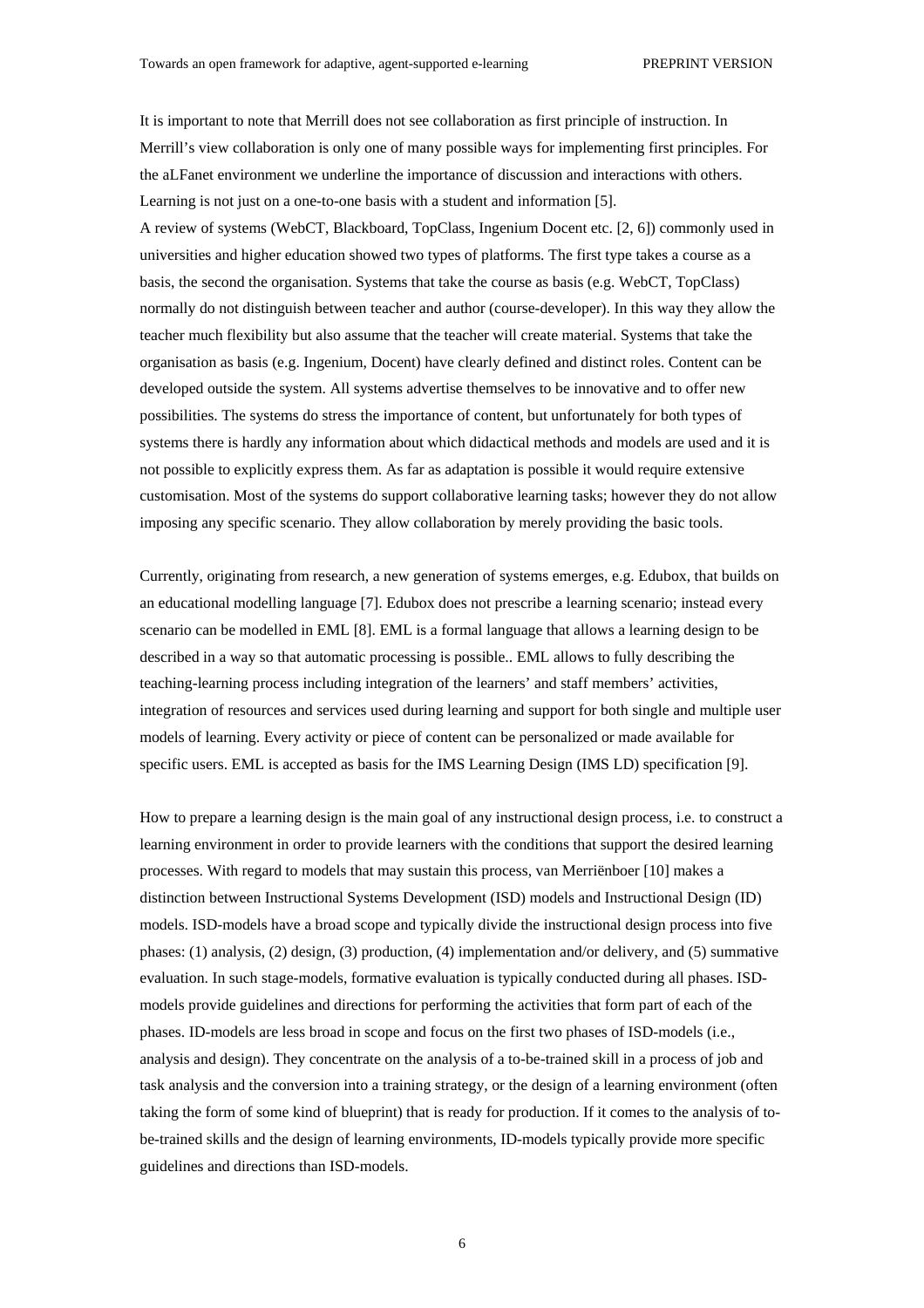Despite these more specific guidelines it appears to be difficult to use these ID-models outside the context of specialized teams. Koper [11] summarizes the current practice in the following way. When teachers have to design or plan a lesson or course, there are several ways they can proceed. The majority of teachers employ an implicit design idea based on 'knowledge transmission'. When preparing a lesson or course they think about the content, the potential resources (texts, figures, and tools), the sequence of topics and how to assess the learners. In e-learning practice this results in a sequence of topics with dedicated content without a learning design that can be inspected or processed.

## **Adaptive e-learning systems and technologies**

Web-based Adaptive Educational Systems (AES) are not an entirely new or unique kind of systems. Historically, web-based AES inherit from two earlier kinds of AES: intelligent tutoring systems and adaptive hypermedia systems. Traditionally, the problems addressed in AES were investigated in the area of intelligent tutoring systems (ITS). Intelligent tutoring systems use knowledge about the domain, the student, and about teaching strategies to support flexible individualized learning and tutoring. Adaptivity was one of the goal features of any ITS. Adaptive hypermedia is a much newer research domain. Adaptive hypermedia systems apply different forms of user models to adapt the content and the links of hypermedia pages to the user. Adaptive hypermedia research also includes e.g. information retrieval. However, the most applied examples are hyperspaces of educational material. The goal here is to guide the students through the material and show them the optimal path or the optimal content. This can be achieved in several ways. The most popular use is direct guidance, i.e. they offer the best page given the student's current knowledge and learning goal. This is done through adaptive link annotation and hiding (i.e. annotating the most suitable links and disabling a link, if a page is not yet ready to be learned). Brusilovsky [12] gives an extensive overview of what can be adapted. He describes a taxonomy with two main areas of adaptation i.e. adaptive presentation and adaptive navigation. Adaptive presentation includes text adaptation and multimedia adaptation. Adaptive navigation or link level adaptation includes direct guidance, link hiding, link sorting and link annotation, link generation and finally map adaptation.

Looking at existing examples of AES, three important issues arise, i.e. (1) the use of agents, (2) standards and (3) the types of user data available in web-based systems and how they are obtained.

*Agents*. Web-based technologies [13] in conjunction with multi-agent methodology form a new trend in modelling and development of learning environments. Multi-agent methodology has recently appeared as an alternative to conceive distributed learning applications. The main reasons for this are the evolution of multi-agent technology itself and the fact that multi-agent methodology deals well with applications where crucial issues, such as distance, cooperation among different entities and integration of different components of software, are found. Agents have proven to be useful in many different types of applications [14] from e-mail filters to traffic control. Still, researchers do not share the same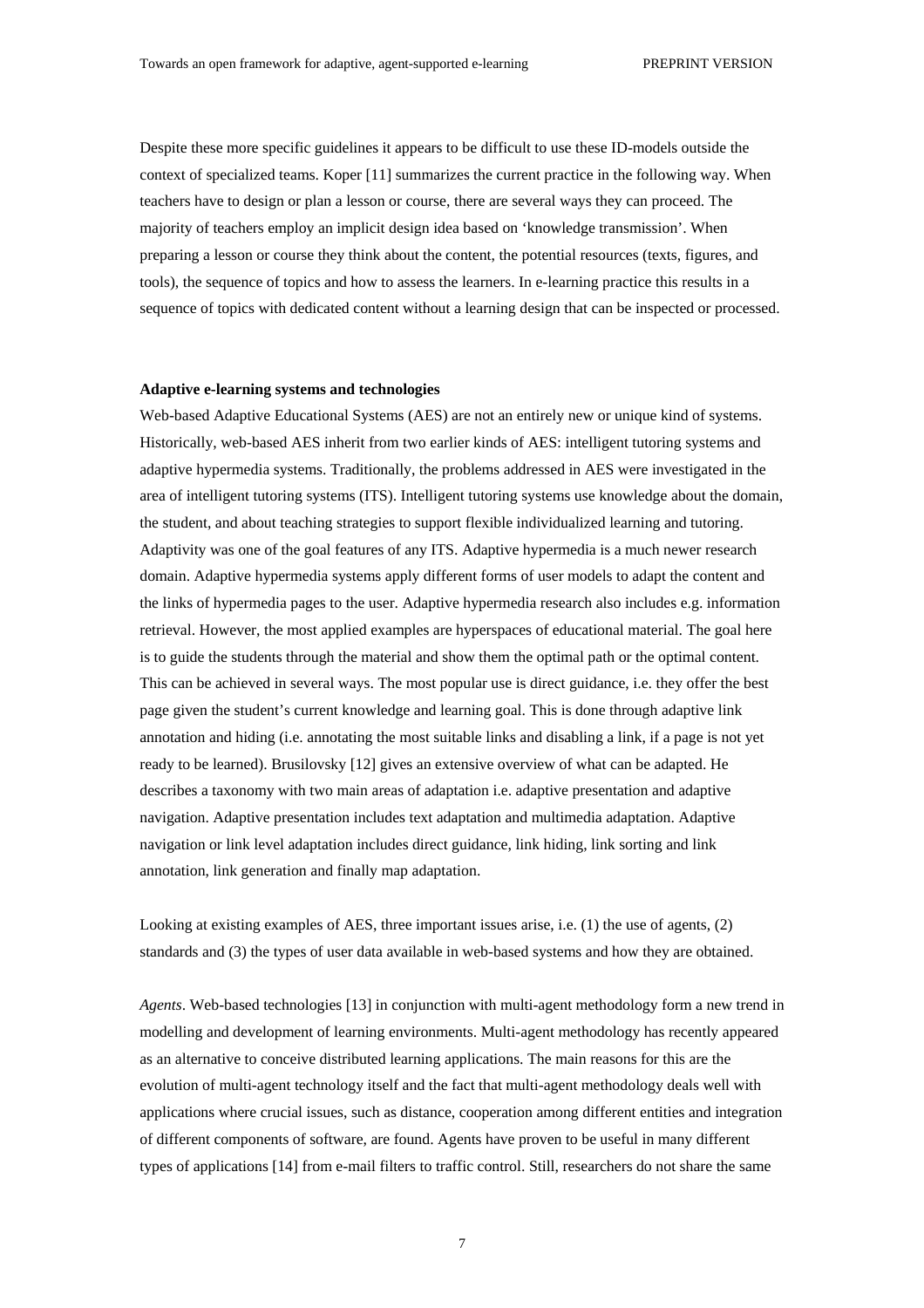vision of what agents are. The most common way in which the term agent [15] is used is to denote a (usually) software-based computer system with the following properties:

- *autonomy*: agents work by their own and have some kind of control over their actions and internal state;
- *social abilit*y: agents interact with other agents (and humans beings) via some kind of *agentcommunication language*;
- *reactivity*: agents perceive their environment, (which may be the physical world, a user via a graphical user interface, a collection of other agents, the Internet, or all of these combined), and respond in a timely fashion to changes that occur in it;
- *pro-activenes*s: agents do not simply act in response to their environment; they are able to exhibit goal-directed behaviour by *taking the initiativ*e.

Both weaker and stronger notions of agents are used. For our case it is probably more important to notice that the application of agents in AES not necessarily stops with the taxonomy described for adaptive hypermedia systems. For example Ayala [16] reports on agents that support the construction of knowledge. WebDL [17] includes agents to guide cooperation and communication among students and with lecturers. The new Learning Technologies Development Programme at the Open University of the Netherlands [18] will explore the use of autonomous agents to support tutors and others to perform their tasks more effective and efficiently e.g. by using natural language technology to answer questions [19] or assess essays [20].

*Standards*. Starting at the beginning of the nineties, steps were made to design and develop authoring systems for intelligent tutoring systems [21] and to deal with generic approaches, e.g. how to use a task and domain ontology [22] to support reusable components and how to use agent architectures, which enable agents (e.g. a learner modelling agent [23]) to be reused in different settings. Similarly for aLFanet, to enable an *open* framework, it is important to build upon existing standards. Current learning technology standards only allow for simple ordering and sequencing of resources (e.g. SCORM, IMS Content Packaging, and IMS Simple Sequencing [24]).

Only IMS LD, based on EML, adds to this the ability to integrate learning designs (instructional designs) to enable more advanced e-learning applications, e.g. to model competency based education, portfolios, collaborative learning and personalisation. It is a semantic specification, based on a pedagogical meta-model, which describes the structure and processes in a unit of learning. It aggregates learning objects with learning objectives, prerequisites, learning activities, teaching activities and learning services in a workflow (or better learning flow), which itself is modelled according to a certain learning design. IMS LD can be used to prepare a design and to communicate it between the different actors, teachers and agents, in the framework.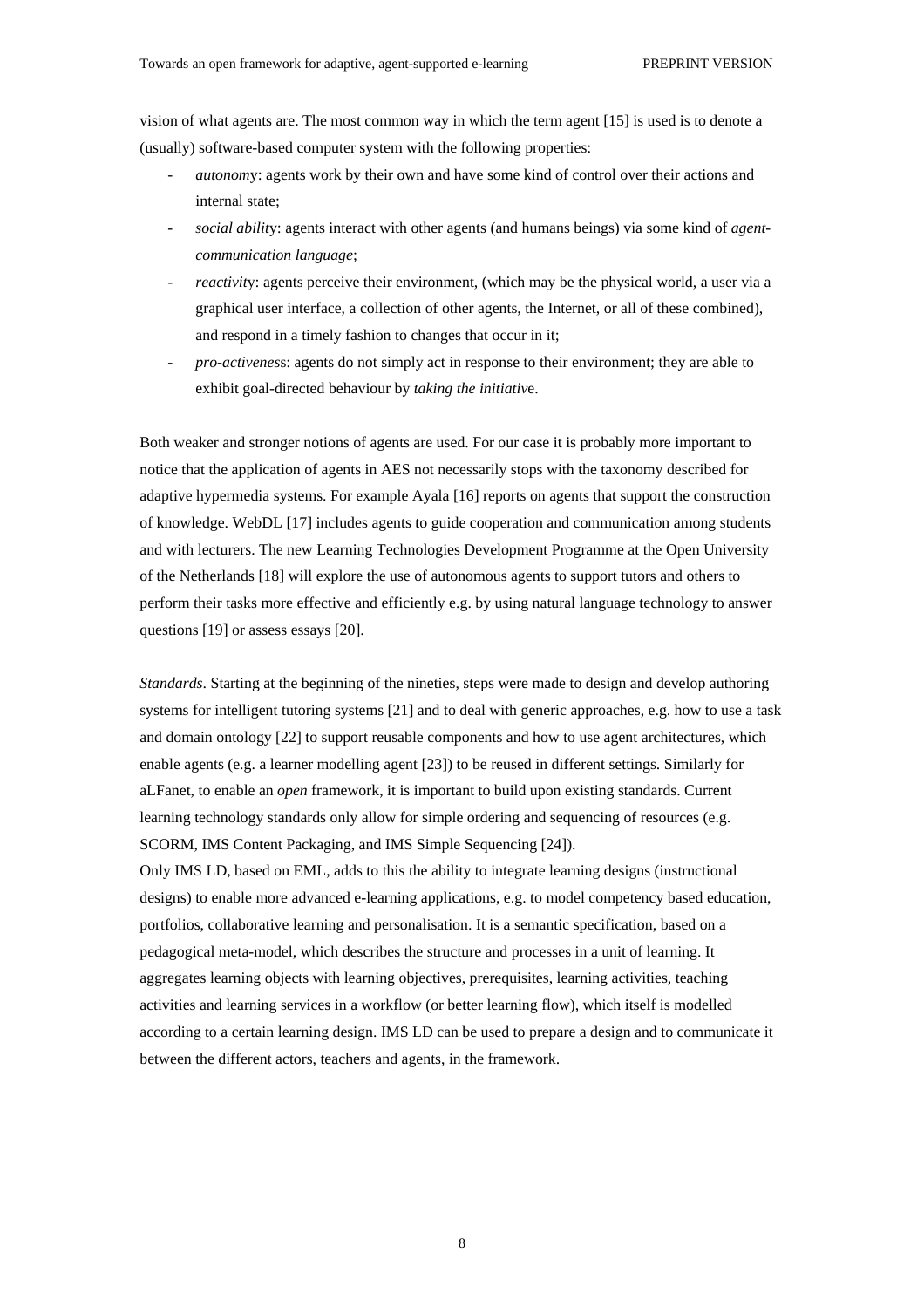

Figure 2. A schematic overview of a unit of learning in IMS LD.

This does not necessarily imply that an actor's internal reasoning deals with IMS LD. Suppose we have an actor that can assess an essay. The actor will only want to communicate about information on the activity that imposes the essay and the learner associated with it. The assessment itself will be based on the actor's internal knowledge. The actor could be a domain expert as well as a software agent applying text data mining algorithms.

*User data*. Originally adaptation would take place on user data e.g. goals, tasks, background, experience, preferences combined with their progress. However, based on the characteristics of the web user modelling is extended with data about the interaction with a system by monitoring the actual behaviour. A well-known example of this approach is the Amazon bookshop. It is based on a data mining technique called nearest neighbourhood or affinity grouping or clustering. Once customers are registered, a profile is composed of their interests and their behaviour i.e. the actual books ordered. The profiles are compared and clustered. The purpose of this is to give an individual advice to each customer, i.e. an advice to have a look at books that have been ordered by people with similar interests. This approach uses little knowledge about the topic involved; to a large extend it relies on the actual shopping behaviour of the customers. A wide range of possible tasks, each relying on different kinds of machine learning techniques (see [25] for an overview of techniques), exists that automatically can contribute to an e-learning environment: e.g. grouping of users in collaboration subgroups or identifying students who progress through their learning differently from their peer group members.

#### **ALFanet perspective and architecture**

In the introduction we started to formulate the aim of aLFanet, i.e. to develop new methods and services for active and adaptive e-learning. Next, we gave an overview of tools, technologies and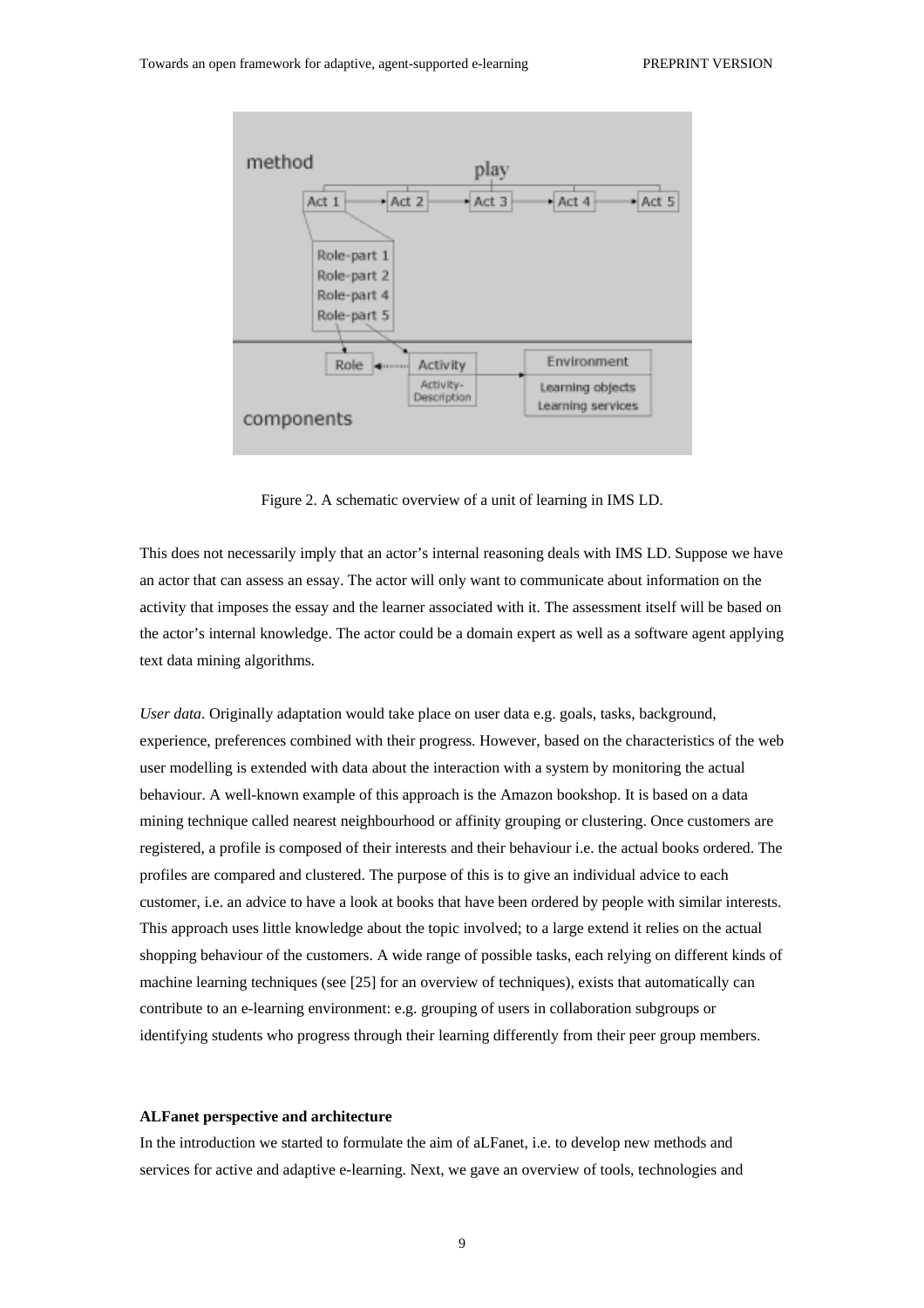methods in the context of the framework. In this section we look into detail into how the main requirements of the framework are fulfilled, we will discuss how we used an early prototype to check the validity of the approach and finally we will introduce the framework itself and the experiments planned.

The requirements of the framework can be summarized into three main categories, i.e. to which extent the framework:

- (1) supports active and adaptive e-learning;
- (2) is open both with regard to the use of different types of learning models and to new components, e.g. agents;
- (3) supports the user in an efficient way.

*Active and adaptive learning.* The commonly used e-learning systems hardly offer any information about which didactical methods and models they use nor is it possible to explicitly express them. IMS LD offers the possibility to explicitly define the pedagogical model. Learners can be provided with a learning design that is adapted to their personal characteristics, interests and goals as well as the current context. Obviously, this requires that the framework includes the required services to execute a design, e.g. facilities for collaborative learning tasks. A learning design approach does not imply that everything can (or should) be foreseen. During the actual learning process a lot of unforeseen events can take place or specific support can be demanded. However, an explicit learning design makes it possible to interconnect the actions proposed following the results of the automatic monitoring of the learning behaviour and the specific support actions anticipated.

*Openness*. Open in this context we defined in two meanings. First of all the system should make it possible to express any kind of learning design and to execute it. As discussed earlier IMS LD should be capable of expressing this diversity. A successful execution will depend -as mentioned above- on the services integrated. Secondly, it should be possible to integrate new components, services and agents. Adding a new, general service at the design level is relatively straightforward. IMS LD functions as a high level wrapper to the service. At runtime it is mainly a technical issue, which we will discuss later in this paragraph. Adding agents it is more complex. Agents perform a certain task, that has to be allocated and coordinated and agents may need to communicate on the context of their task. This is achieved in the following manner. First, a task can be allocated by modelling the agent as a staff role and assigning the task to the staff role. Next, IMS LD can be used to coordinate its functioning by defining the appropriate conditions at the concerning level, i.e. activity, act or unit of learning (c.f. Figure 2 and [9]). Finally, the agent can query or parse a learning design for the required information, because a learning design can be read both at a semantic and a machine interpretable level. For example it can ask information on the current activity for a selected learner and its system log and subsequent compare the design with the actual results and report or give an advice on this. Openness at the technical level is strived at by using Java and a J2EE environment, allowing multi-platform applications, for the current implementation of the system and services. This does not preclude any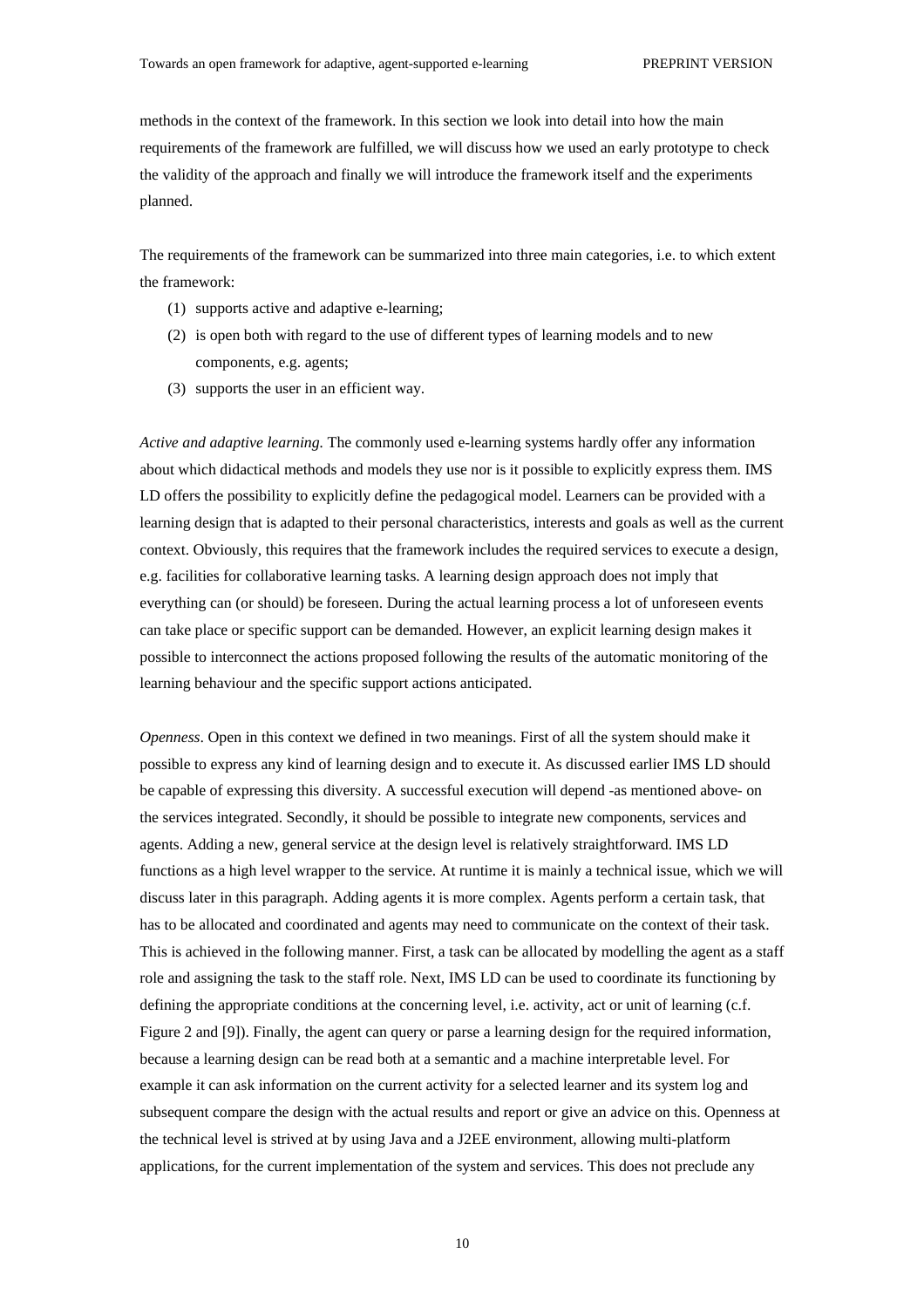other type of technology, which can be added by the inclusion and configuration of new service interfaces.

*Efficiency*. IMS LD enables the use of templates for and examples of different learning scenarios without the need for course developers or teachers to design them themselves. This facilitates the enhancement and promotion of (advanced) ID-models. During the actual course a tutor will be active to support the students. The role of the tutor is specified with IMS LD. In addition the tutor may want to intervene if unforeseen events occur. This will be easier in the case of an explicit and therewith inspectable design. Finally, because also agents can interpret the learning design they can be incorporated for many different types of tasks to support the tutor direct or indirectly by helping the learner.

#### **Validation - a first prototype to validate the approach**

The assumption underlying the use of IMS LD is that it can be used to represent learning scenarios in a way that both tutors and agents can operate on it. To validate the idea behind this approach a minimal learning scenario (c.f. figure 3 and 4) was designed, which involved the active participation of a tutor and two agents.

> **Narrative:** In a course in Political Sciences students get -as soon as they have answered a number of questions- the task to read and comment upon an article:

> - An agent that continuously monitors the student interactions assesses the level of the student. The agent triggers himself to finalize the assessment as soon as a set of questions is answered that is sufficient to determine the level. The agent notifies a tutor of the outcome of the assessment.

- As soon as the student level is known, the tutor decides on which topic the student should focus first.

- However, the actual material to study is selected by an agent that uses an external article database to select the best fitting article. As soon as the selection is made the agent notifies the student.

Figure 3. The narrative for the validation.

IMS LD is not explicit on how agents should be integrated; in our case it was chosen to model the agents as a staff role. The agents communicated with the other actors by sending a notification when they were finished. The resulting unit of learning was successfully executed in the e-learning environment Edubox to which two dedicated agents had been added.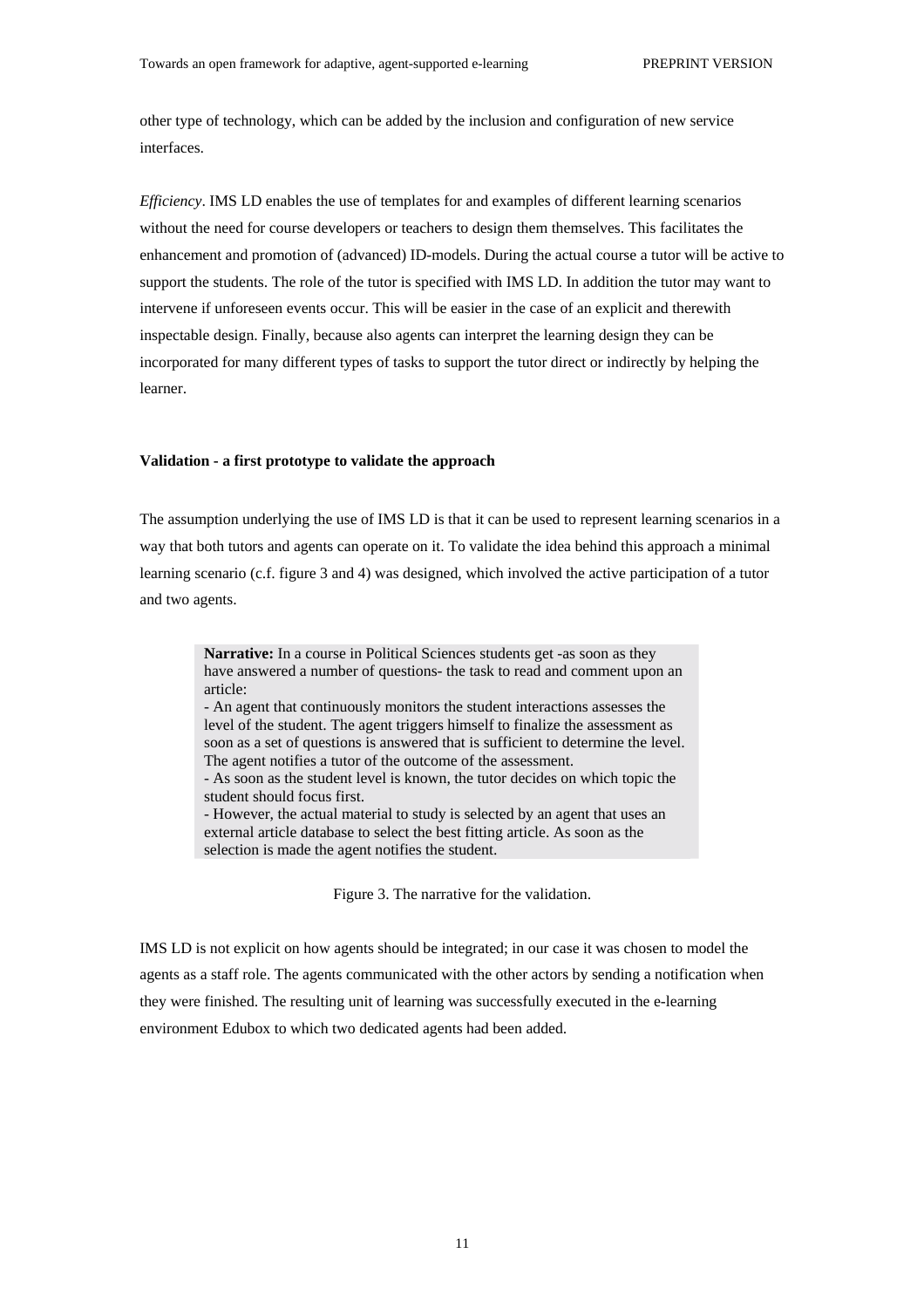| 型 |                                    |            |                                                                              |                        |                                                                                                           |
|---|------------------------------------|------------|------------------------------------------------------------------------------|------------------------|-----------------------------------------------------------------------------------------------------------|
|   | Method: Agents Supported Education |            |                                                                              |                        |                                                                                                           |
|   | $Play 1$ :                         | Activity 1 | Role 1: Student                                                              |                        | Read and answer a set<br>of questions                                                                     |
|   |                                    | Activity 2 | Role 2: Staff - agent                                                        | $\bullet$              | Monitor the assessment                                                                                    |
|   |                                    |            | to score assessment.                                                         |                        | Score the assessment                                                                                      |
|   |                                    |            |                                                                              |                        | Notify the tutor                                                                                          |
|   |                                    | Activity 3 | Role 3: Staff Tutor                                                          |                        | Select topic area for<br>student.                                                                         |
|   |                                    | Activity 4 | Role 4: Staff - agent<br>to select a resource<br>from an article<br>database | $\bullet$<br>$\bullet$ | Monitor<br>Select an article for the<br>article database based<br>on (level, topic)<br>Notify the student |
|   |                                    | Activity 5 | Role 1: Student read<br>the introduction and<br>the advised article          | $\bullet$              | Read the article                                                                                          |

Figure 4. The main design of the unit of learning.

#### **The framework**

After the initial validation a final architecture has been worked out. The following diagram shows the the aLFanet framework, the technical architecture and the way in which IMS LD is positioned.



Figure 5. The aLFanet framework: (left) the technical architecture (right) 'IMS LD as communicator' in between the various services.

Authors use the authoring tool to create new IMS LD compliant courses, from scratch or based upon existing learning scenarios. After publication this results in a personalized unit of learning and a set of properties to capture the dynamic data related to the learner and the unit of learning. The IMS LD engine processes this into a learning scenario that can be presented and executed, i.e. with the required services activated. An Interaction Module will offer the facilities for the common collaborative tasks. The Learning Adaptation Module (LAM) provides the personalized guidance to the learner. For this purpose it uses different agents applying a suitable combination of machine learning algorithms to analyse the data gathered from the user interactions. Additionally, the MAPM module will offer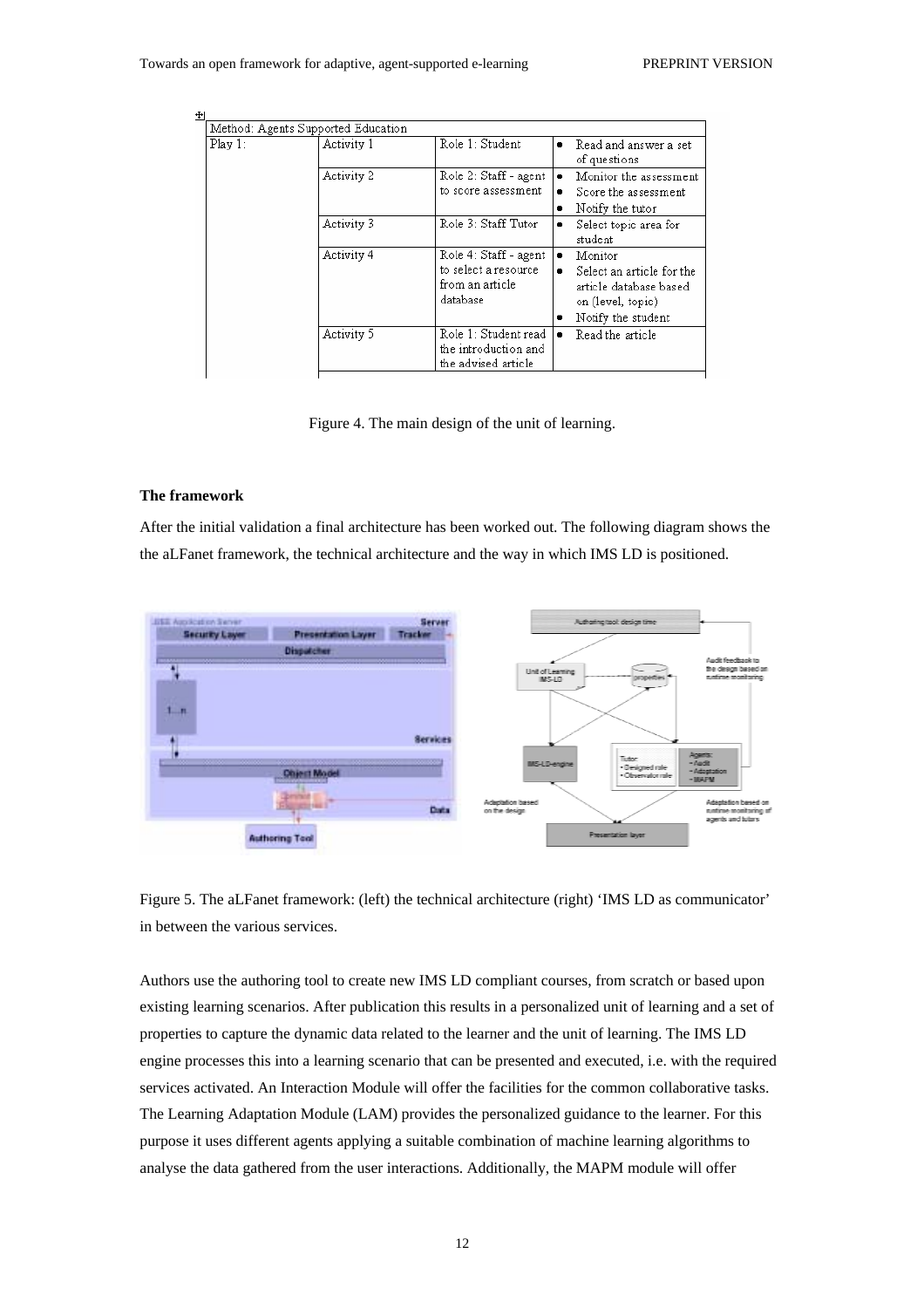support depending on the instructional model applied. As a consequence the tutor should benefit from a reduction of workload since the system will take over tasks. The Audit module will supply reports including an analysis of the difference between the design and the actual learning process. This will help the author to adapt their design if required. The agents -LAM, MAPM and Audit- and the tutor can if required for their tasks query the design or the properties.

The architecture is a three layer composition where:

- The *Server* layer is in charge of the user front-end, managing the application security, showing user interface and tracing user interactions.
- The *Services* layer is a group of services, which provide the application functionality and main logic. It is open to include new (types of) services.
- The *Data* layer comprises the data management and storage.
- The *Authoring Tool* is an independent component that allows the user (authors and editors) to create the courses.

The architecture offers an open framework in order to allow the integration of any kind of services, both in the first development and for future services. At first it will start the integration of the core modules i.e. the Interaction Module and the IMS LD engine, followed by the Learning Adaptation Module and the Audit Module.

| · Bystem - Read more e-Books<br>that you can find at "General Tools<br>6. Resources*<br>. Tutor - Try to enter in the<br>learners forum in order to post<br>your doubts and comments and<br>answer the ones of other learners<br><b>WEessmmend</b><br>Comments | Your current role is TeamLeader.<br><b>If Learner</b><br>圓 | Learners posts<br>anywers for your<br>perts, 5 oex posts<br>· Questions to the<br>tutor<br>3 answers for your<br>perty, 7 her ports<br><b>FRegimment</b><br><b><i>Camments</i></b><br>Post comment |
|----------------------------------------------------------------------------------------------------------------------------------------------------------------------------------------------------------------------------------------------------------------|------------------------------------------------------------|----------------------------------------------------------------------------------------------------------------------------------------------------------------------------------------------------|
| Part comment                                                                                                                                                                                                                                                   |                                                            |                                                                                                                                                                                                    |
| To Do                                                                                                                                                                                                                                                          | <b>General Tools &amp; Resources</b>                       | <b>Agenda</b>                                                                                                                                                                                      |
| Course general information                                                                                                                                                                                                                                     | Course general information                                 | April, 24th 2004                                                                                                                                                                                   |
|                                                                                                                                                                                                                                                                |                                                            | 08:00                                                                                                                                                                                              |
| before you start                                                                                                                                                                                                                                               | General jazz resources<br>画                                | 09.00                                                                                                                                                                                              |
| $\rightarrow$ $\circ$ orientation<br>L historical route                                                                                                                                                                                                        | Related forums.<br>圓<br><b>Course Files</b><br>国           | 10:00                                                                                                                                                                                              |

Figure 6. A screen shot of the interface

Figure 6 gives a first impression of the interface as it is currently being developed. Two parts are of interest. The first is 'Recommendations'. It contains both the suggestions automatically created by the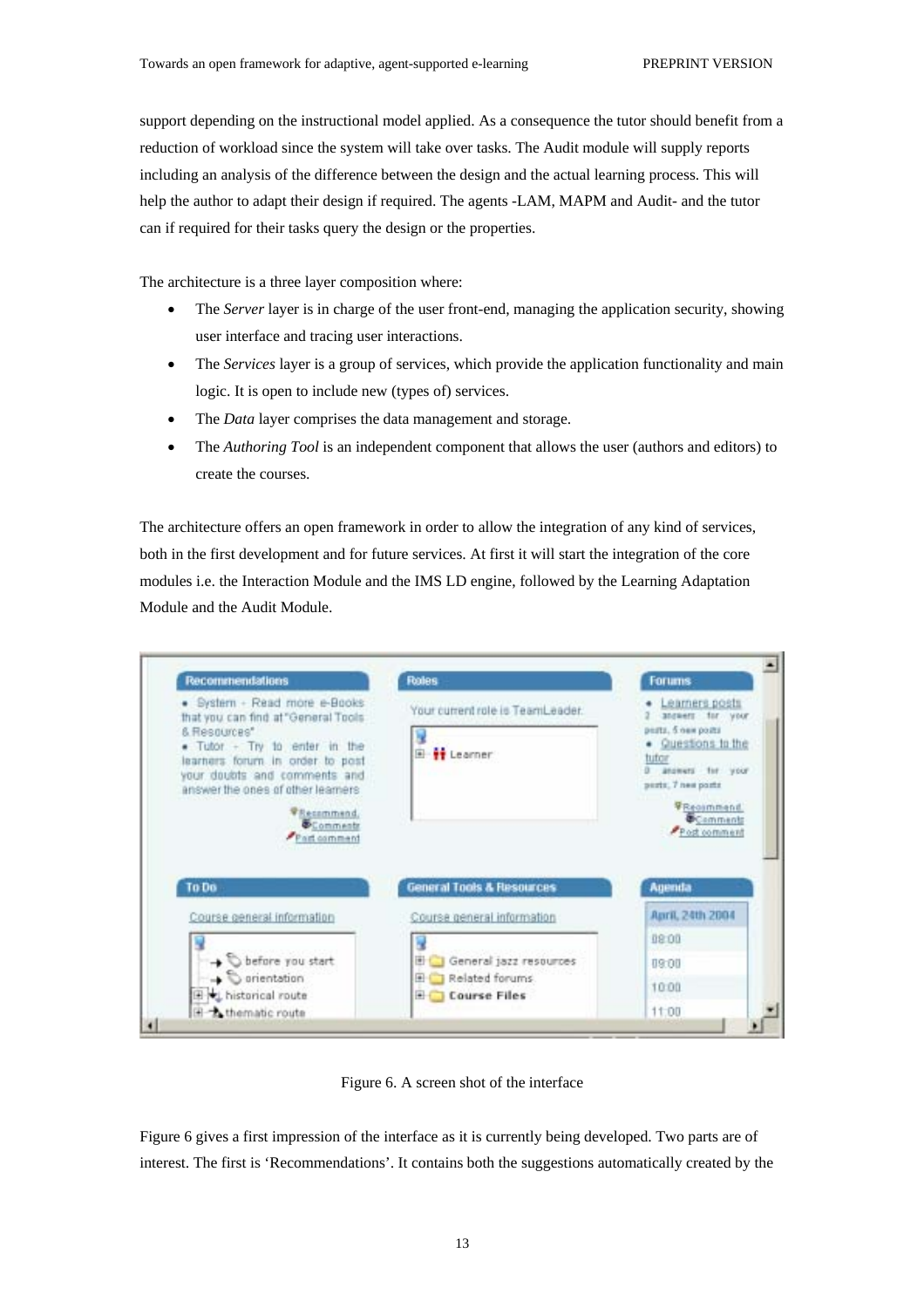system and those provided by the tutor for the learner. The second one is 'Roles' identifying the role the learner has within the current context; if appropriate the learner can switch to another role.

The actual system will be built in three steps. The first prototype will contain the authoring tool, the IMS LD engine and the Interaction Module and a first proof of concepts of the agents' modules (start of 2004). The second prototype will integrate the agents (mid 2004). The 'final' system will elaborate on the second prototype and address any technical issues pending. At each step a validation round is included with students from different backgrounds, company, private and university students, and in different domains, internet technology, language and waste management. The validation will mainly focus on authors, tutors and students and include a full cycle from course development, to actual use, to a course update.

#### **Conclusions**

The objective of this paper was to outline a framework for an e-learning environment that integrates new methods and services for active and adaptive e-learning. The proposed framework is based upon IMS LD. With IMS LD it should be possible to describe any design in a formal way. IMS LD will be used to communicate between the different actors, tutors and agents, in the framework. Additionally we introduced the first set of modules and agents that will populate the framework.

The first 'proof of concepts' of the approach was giving in a mock-up prototype. Obviously, the validation results of the real experiments will have to look into more detail whether the approach taken is successful. This will include questions on the usability of the approach but also the functional level e.g.:

- what types of interventions (and when) will be appreciated by the learner;
- whether the planned cooperation between humans and agents is successful and efficient;
- to which extent authors can successfully use IMS LD;
- whether IMS LD is sufficient to enable and structure the communication between the different actors.

At a later stage with the introduction of new modules and agents, it will be possible to validate the claim of openness for new components of the framework. For this it will be important to continue the analysis in which tasks agents can be of use and which techniques should be explored to enable them.

#### **Acknowledgements**

The authors thank their colleagues at SAGE, UNED, EDP, KLETT, ACE-CASE and OUNL for their contributions to the deliverables in the aLFanet project upon which this paper builds. The authors' efforts were partly funded by the European Commission in aLFanet (IST-2001-33288). For more information see http://alfanet.ia.uned.es or http://www.learningnetworks.org. Finally, the authors wish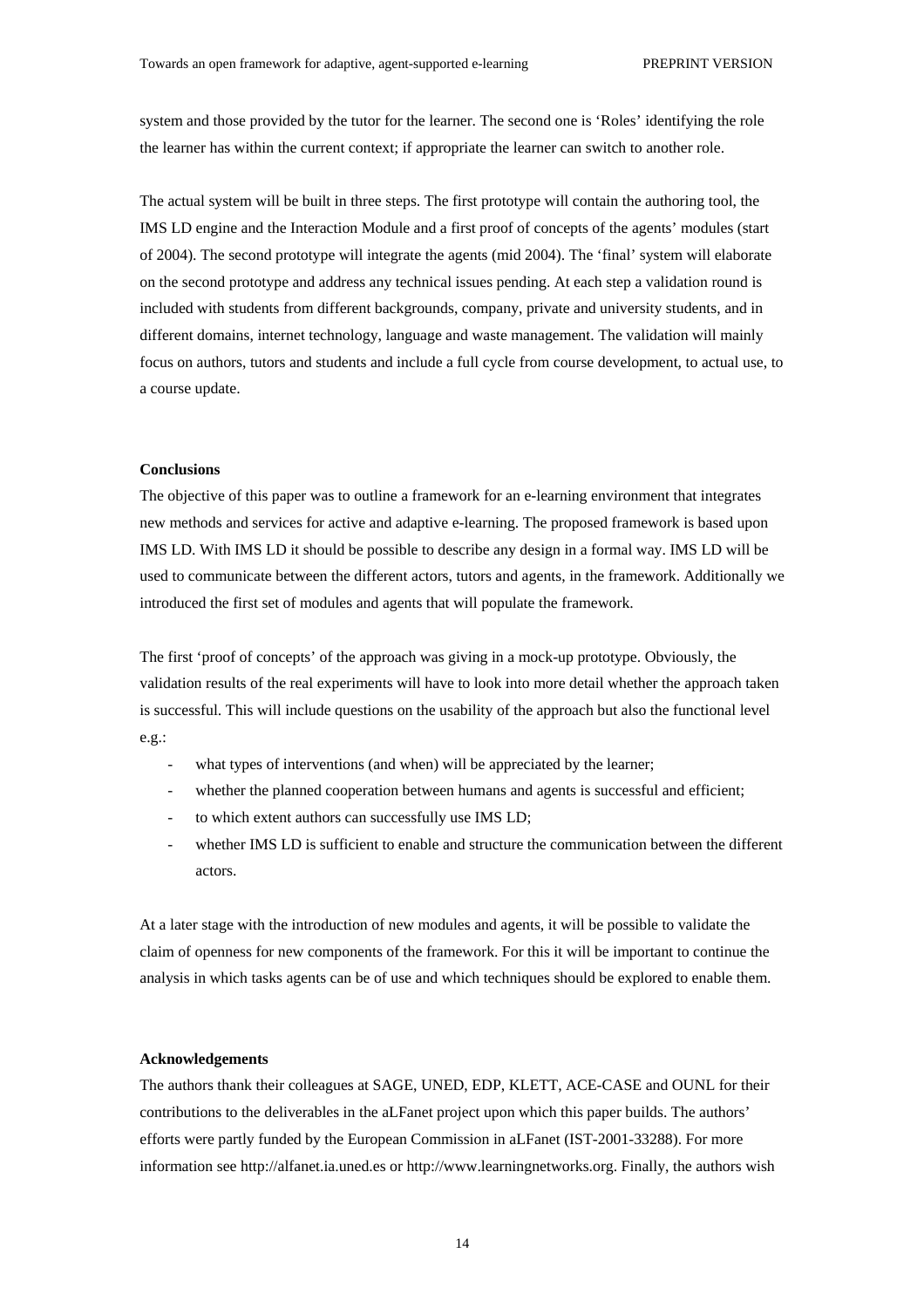to thank the management and staff of the Schloss Dagstuhl International Conference and Research Center for Computer Science for providing a pleasant, stimulating and well-organised environment for the writing of this article.

### **References**

- 1. Wenger, E. (1987). *Artificial Intelligence and Tutoring Systems*. Morgan Kaufman Publishers, California.
- 2. Croock, M., Mofers, F., Veen, M. van, Rosmalen, P. van, Brouns, F., Boticario, J., Barrera, C., Santos, O., Ayala, A., Gaudioso, E., Hernández, F., Arana, C., and Trueba, I. (2002). *State-of-theart*. ALFanet/IST-2001-33288 Deliverable D12. Heerlen: Open Universiteit Nederland. http://learningnetworks.org/downloads/alfanet-d12-state-of-the-art.pdf
- 3. Hambrecht & CO. *Corporate eLearning: Exploring A New Frontier*, 3/2000. http://www.internettime.com/itimegroup/articles/hambrecht.pdf
- 4. Merrill, M. D. (2000). *First principles of instruction*. Paper presented at the international conference of the Association for Educational Communications and Technology (AECT), October, Denver, CO.
- 5. Michaelson, R. (1999) 'Web-based Group Work', *Proceedings of the10th Annual CTI-AFM Conference*, 58-64, August, CTI-AFM Publications, East Anglia.
- 6. Van der Klink, M., Boon, J., Rusman, E., Rodrigo, M., Fuentes, C., Arana, C., Barrera, C., Hoke, I., and Franco, M. (2002). *Initial Market Study*. ALFanet/IST-2001-33288 Deliverable D72. Heerlen: Open Universiteit Nederland. http://learningnetworks.org/downloads/alfanet-d72-initialmarket-studies.pdf
- 7. Rawlings, A., Rosmalen, P. van, Koper, E.J.R., Rodríguez-Artacho, M.R., and Lefrere, P. (2002) *Survey of Educational Modelling Languages (EMLs).* Publication CEN/ISSS WS/Learning Technologies. http://www.cenorm.be/cenorm/businessdomains/businessdomains/informationsocietystandardizati onsystem/elearning/learning+technologies+workshop/emlsurveyv1.pdf
- 8. Koper, E.J.R. (2001). *Modelling Units of Study from a Pedagogical Perspective: the pedagogical metamodel behind EML*. Heerlen: Open Universiteit Nederland. http://eml.ou.nl/introduction/docs/ped-metamodel.pdf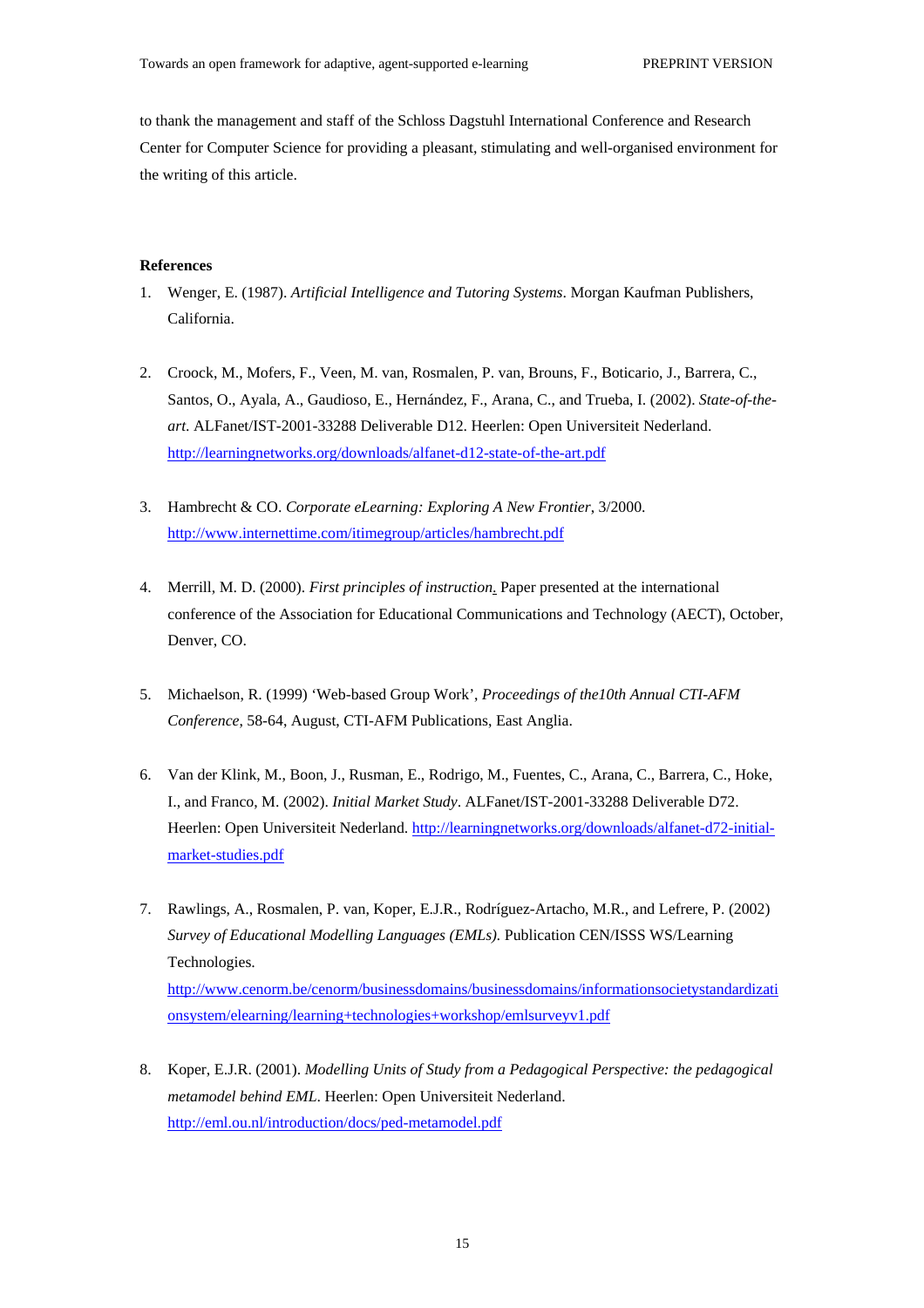- 9. IMS LD (2003). *IMS Learning Design.* Information Model, Best Practice and Implementation Guide, Binding document, Schemas*.* http://www.imsglobal.org/learningdesign/index.cfm
- 10. Merriënboer, J. J. G. van (1997). *Training complex cognitive skills: A four-component instructional design model for technical training.* Englewood Cliffs, NJ: Educational Technology Publications.
- 11. Koper, E.J.R. (2003) 'Combining reusable learning resources and services to pedagogical purposeful units of learning', in A. Littlejohn (Ed.), Reusing Online Resources: *A Sustainable Approach to eLearning* (pp. 46-59). London: Kogan Page.
- *12.* Brusilovsky, P. (2001) 'Adaptive Hypermedia', *User Modelling and User-Adapted Interaction 11: 87-110*
- 13. Webber, C., Bergia, L., Pesty, S., and Balacheff, N. (2001) 'The Baghera project: a multi-agent architecture for human learning', Workshop - Multi-Agent Architectures for Distributed Learning Environments. *Proceedings International Conference on AI and Education*, San Antonio, Texas.
- 14. Jennings, N.R., Sycara, K., and Wooldridge, M. (1998) 'A roadmap of agent research and development', *Autonomous Agents and Multi-Agent Systems, 1, 7-38.*
- 15. Wooldridge, M., and Jennings, N. (1995) 'Intelligent Agents: Theory and Practice', *Knowledge Engineering Review* 10(2): 115–152.
- 16. Ayala, G. (2003) 'Towards Lifelong Learning Environments: Agents supporting the collaborative construction of knowledge in virtual communities', in Wasson, B., Ludvigsen, S. and Hoppe, U. (eds), *Designing for Change*, 141-149.
- 17. Boticario, J.G., Gaudioso, E. and Hernandez, F. (2000) 'Adaptive Navigation Support and Adaptive Collaboration Support in WebDL', Proceedings of the International Conference on Adaptive Hypermedia and Adaptive Web-based Systems, number 1892 in *Lecture Notes in Computer Science (LNCS)*, pages 51–61, Trento, Italy, August 2000. Springer Verlag.
- 18. Koper, E. J. R., and Sloep, P. (2003). *Learning Networks: connecting people, organizations, autonomous agents and learning resources to establish the emergence of effective lifelong learning* (OTEC RTD Programme Plan 2003-2008). Heerlen: Open Universiteit Nederland.
- 19. Buchholz, S., and Daelemans, W. (2001) 'Complex answers: A case study using a WWW Question Answering System', *Natural Language Engineering* 7 (4), 301-323.